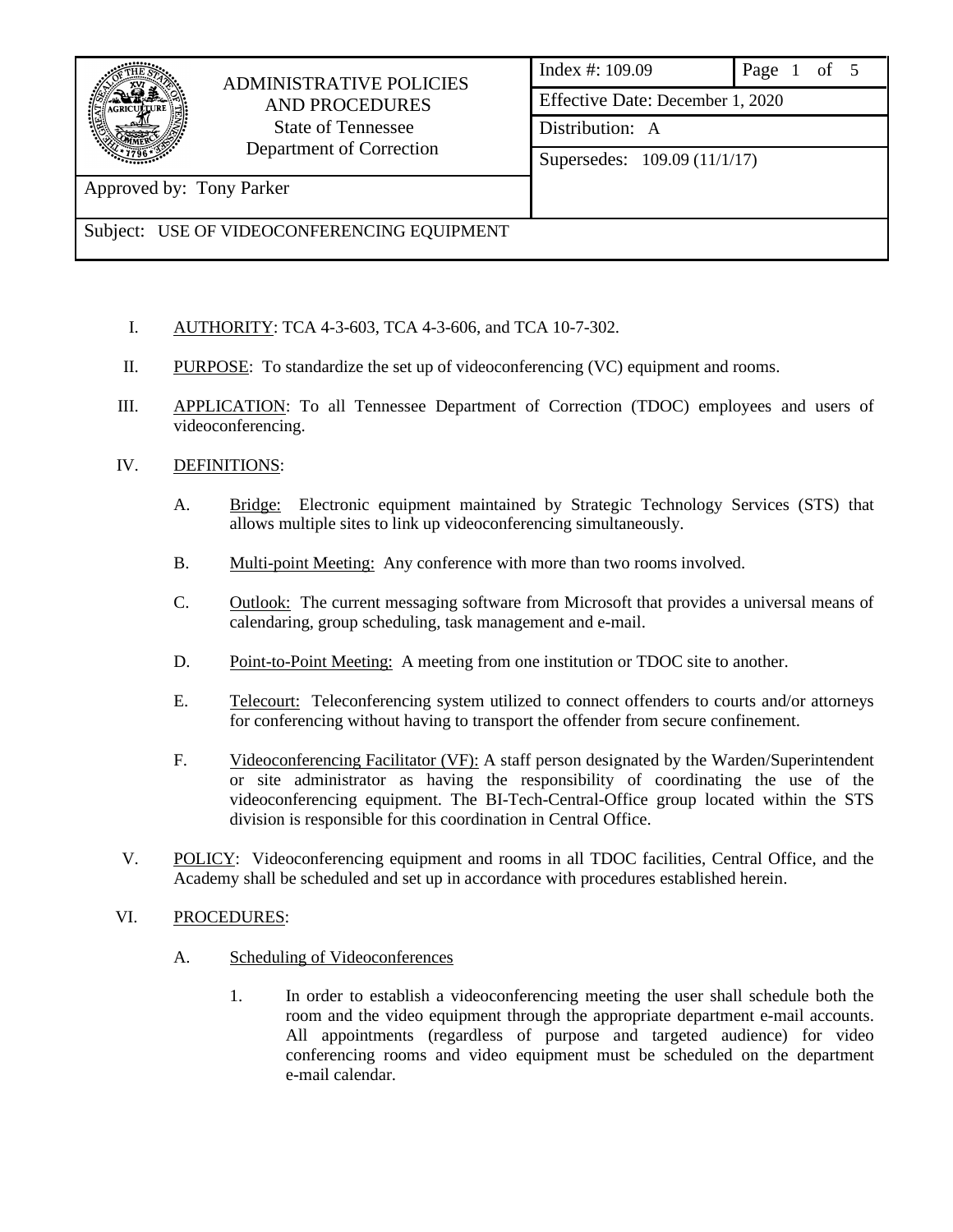| Effective Date: December 1,<br>2020 | Index $\#$ 109.09 | Page | 0 <sub>1</sub> | ຼ |  |
|-------------------------------------|-------------------|------|----------------|---|--|
|                                     |                   |      |                |   |  |

Subject: USE OF VIDEOCONFERENCING EQUIPMENT

For example, a user at Northwest Correctional Complex would need to set-up an appointment with both "BI-NWCX-M-V-Parole", for the equipment and "BI-NWCX-M-ParoleRm", for the room. If videoconferencing equipment is not desired, every anticipated use of the rooms must still be scheduled in this manner.

- 2. After a meeting has been scheduled, the Video Conference **(**VC**)** site facilitator and the appropriate Information Technology Services (ITS) or STS staff shall automatically receive notification of the scheduling. If the user is scheduling a video conference that shall require a bridge, the meeting scheduler is responsible for scheduling the virtual meeting room in Outlook, and emailing participants with the appropriate bridge number to call. The available virtual bridge meeting rooms are: BI-Teleconference-8 with eight participants and number 253-9890; and BI-Teleconference-15 with 15 participants and number 253-9891.
- 3. If a conflict exists, the Outlook appointment system shall notify the requester. (Conflicts can exist whenever the equipment and/or room have been scheduled for overlapping time periods). If a requestor of an appointment receives notification of a conflict, he/she shall need to select another time or resolve the conflict with the original scheduler.
- B. Usage of Videoconferencing Equipment
	- 1. The VC site facilitator shall ensure that equipment operating instructions include current contact information for both the site coordinator and the ITS support staff and that these instructions are prominently posted in the vicinity of the VC equipment.
	- 2. If a multi-point meeting (three or more sites) or a connection with a party outside the TDOC is desired, the VC site facilitator shall perform an equipment check prior to the requested conference time. When scheduling a multi-point meeting, the VC site facilitator shall ensure that the rooms and equipment have been reserved at all included TDOC sites.
	- 3. To initiate a point-to-point videoconferencing connection, one site facilitator shall select the telephone number for the other site from the onscreen address book and dial the number. The VC site facilitator shall conduct equipment and communication checks including calling the involved sites in advance of the scheduled start of the meeting to make sure that the equipment is activated. If special assistance is needed, the requestor shall include this information in the comments sections of the Outlook appointment when scheduling the equipment.
	- 4. Not all recorded video material is compatible with the available VC equipment. The user should test his/her recorded video material on the equipment that shall be used in advance of the intended use. If the video material is found to be incompatible, the STS Unified Communications and Collaboration Group may be able to assist by providing a workable interface. Advance notice is required to provide this assistance.
- C. The sites and locations of videoconferencing equipment are as follows and please note the lower and upper cases, punctuation, and abbreviations of each Outlook listing: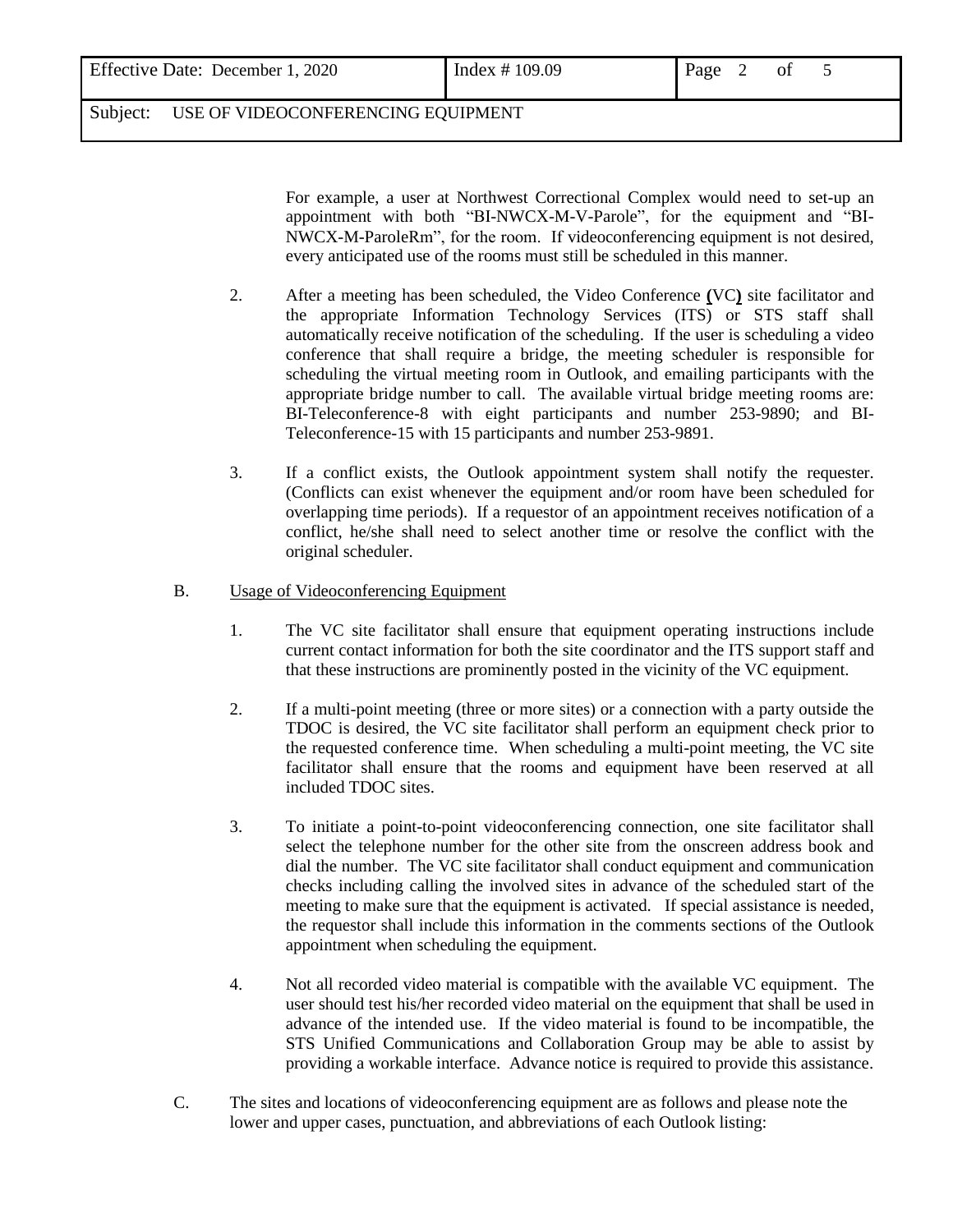Subject: USE OF VIDEOCONFERENCING EQUIPMENT

| <b>Site</b>      | Outlook                             | Location                        |
|------------------|-------------------------------------|---------------------------------|
| CO               | BI-RJB 5th Fl Video                 | RJB 5th Floor                   |
| CO               | BI-RJB_Ground_Fl_Video              | <b>RJB</b> Ground Floor         |
| CO               | BI-RJB-2 <sup>nd</sup> FL Video     | $RJB$ $2nd$ Floor               |
| <b>BCCX S1</b>   | BI-BCCX_S1-Video-AdmConfRm          | <b>Bld A Conf Room</b>          |
| <b>BCCX S1</b>   | BI-BCCX_S1-Video-MusterRm           | <b>Bld A Muster Room</b>        |
| <b>BCCX S1</b>   | BI-BCCX_S1-Video-Parole             | <b>Bld B Parole Room</b>        |
| <b>BCCX S1</b>   | BI-BCCX_S1-Video-Telecourt          | <b>Bld B Visitation</b>         |
| <b>BCCX S2</b>   | BI-BCCX_S2-Video-CommandPost        | <b>Bld O Command</b>            |
| <b>BCCX S2</b>   | BI-BCCX_S2-Video-Medical            | Bld B2 Clinic                   |
| <b>BCCX S2</b>   | BI-BCCX_S2-Video-Parole_Telecourt   | <b>Bld B2 Parole</b>            |
| <b>BCCX S3</b>   | BI-BCCX_Womens-Video-ComfRm         | <b>Bld P Conference Room</b>    |
| Chattanooga      | BD_Video_Chat                       | Probation /Parole               |
| Cookeville       | BD_Video_Cookeville                 | Probation /Parole               |
| <b>DSNF</b>      | BI-DSNF-Video-Medical               | Bld 9 Operating suite           |
| <b>DSNF</b>      | BI-DSNF-Video-MedicalConfRm         | <b>Bld 9 Medical Conference</b> |
| <b>DSNF</b>      | BI-DSNF-Video-Parole                | <b>Bld B Parole</b>             |
| <b>DSNF</b>      | BI-DSNF-Video-Telecourt             | <b>Bld B Parole</b>             |
| <b>DSNF</b>      | BI-DSNF-Video-Training              | <b>Bld A Muster Room</b>        |
| <b>HCCF</b>      | <b>BI-HCCF-Video</b>                | Parole Room                     |
| <b>HCCF</b>      | BI-HCCF-Video-Telecourt             | Visitation                      |
| Jackson          | BD_Video_Jack                       | Probation /Parole               |
| Johnson City     | BD_Video_JohnC                      | Probation /Parole               |
| Knoxville        | BD_Video_Knox                       | Probation /Parole               |
| <b>MCCC</b>      | BI-MCCC-Video-Admin                 | <b>Bld A Conference Room</b>    |
| <b>MCCC</b>      | BI-MCCC-Video-Medical               | <b>Bld C Medical</b>            |
| <b>MCCC</b>      | BI-MCCC-Video-Muster                | <b>Bld A Muster Room</b>        |
| <b>MCCC</b>      | BI-MCCC-Video-Parole                | <b>Bld B Parole Room</b>        |
| Memphis          | BD_Video_Mem                        | Probation /Parole               |
| <b>MLCC</b>      | BI-MLCC-Video-Medical               | Medical                         |
| <b>MLCC</b>      | <b>BI-MLRC-Video-Parole</b>         | Parole Room                     |
| <b>MLCC</b>      | BI-MLCC-Video-Telecourt             | Visitation                      |
| <b>NECX</b>      | BI-NECX-Video-Medical               | <b>Bld C Medical</b>            |
| <b>NECX</b>      | BI-NECX-Video-ParoleRm              | <b>Bld B Parole Room</b>        |
| <b>NECX</b>      | BI-NECX-Video-Telecourt             | <b>Bld B Visitation</b>         |
| <b>NECX</b>      | BI-NECX-Video-Training              | Training                        |
| <b>NWCX Main</b> | BI-NWCX-M-Video-Medical             | <b>Bld C Medical</b>            |
| <b>NWCX Main</b> | BI-NWCX-M-Video-Parole              | <b>Bld B Parole</b>             |
| <b>NWCX Main</b> | BI-NWCX-M-Video-Telecourt           | <b>Bld B Operations hallway</b> |
|                  | NWCX Annex BI-NWCX-A-Training       | <b>Training Bld</b>             |
|                  | NWCX Annex BI-NWCX-A-Video-ParoleRm | <b>B2</b> Parole                |
| <b>RMSI</b>      | BI-RMSI-Video-Admin                 | A Bld Muster Room               |
| <b>RMSI</b>      | BI-RMSI-Video-Medical               | C Bld Medical                   |
| <b>RMSI</b>      | BI-RMSI-Video-ParoleRm              | <b>B</b> Bld Visitation         |
| <b>RMSI</b>      | BI-RMSI-Video-Telecourt             | <b>B Bld Operations hallway</b> |
| <b>SCCF</b>      | <b>BI-SCCF-Video</b>                | Visitation                      |
| SCCF             | BI-SCCF-Video-Telecourt             | Visitation                      |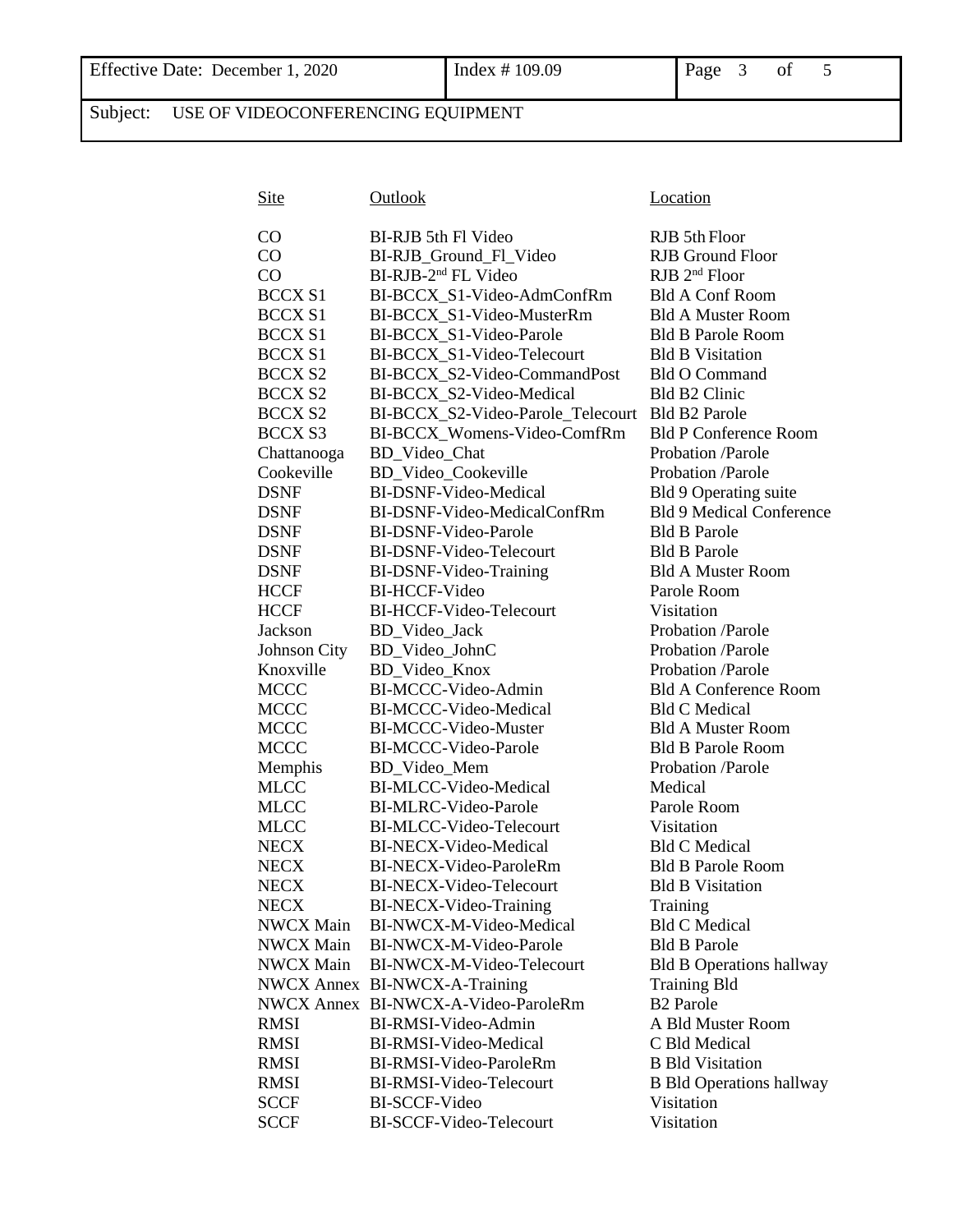Subject: USE OF VIDEOCONFERENCING EQUIPMENT

| <b>Site</b>         | Outlook                    | <b>Location</b>                 |
|---------------------|----------------------------|---------------------------------|
| TCA                 | BI-TCA-Video               | <b>Rye Classroom</b>            |
| TCA                 | BI-TCA-Video-Hampton       | <b>Hampton Classroom</b>        |
| <b>TCIX S1</b>      | BI-TCIX-Video-Medical      | <b>Bld B Medical</b>            |
| <b>TCIX S1</b>      | BI-TCIX-Video-ParoleRm     | <b>Bld B Parole</b>             |
| TCIX S1             | BI-TCIX-Video-Telecourt    | <b>Bld B Visitation</b>         |
| TCIX S <sub>2</sub> | BI-TCIX-A-Video            | General Purpose room            |
| <b>DJRC</b>         | BI-DJRC-Video-Medical      | Medical                         |
| <b>DJRC</b>         | BI-DJRC-Video-ParoleRm     | Parole room                     |
| <b>DJRC</b>         | BI-DJRC-Video-Telecourt    | Visitation                      |
| <b>TTCC</b>         | BI-TTCC-Video-Parole       | Visitation                      |
| <b>WCFA</b>         | <b>BI-WCFA-Telecourt</b>   | Visitation                      |
| <b>WCFA</b>         | BI-WCFA-Video              | Visitation                      |
| WTSP S1             | BI-WTSP-S1-Video           | <b>Training Bld</b>             |
| WTSP <sub>S2</sub>  | BI-WTSP-S2-Video-Medical   | Medical Bld                     |
| WTSP <sub>S2</sub>  | BI-WTSP-S2-Video-Parole    | Visitation                      |
| WTSP <sub>S2</sub>  | BI-WTSP-S2-Video-Telecourt | <b>Bld B Operations Hallway</b> |
| WTSP <sub>S3</sub>  | BI-WTSP-S3-Video-Medical   | <b>Medical Bld</b>              |
| WTSP S3             | BI-WTSP-S3-Video-Parole    | Parole room                     |
|                     |                            |                                 |

- D. Videoconferencing activities conducted within designated Administration rooms that are located outside the secure compound of the facility, shall be used only for staff purposes and in accordance with procedures established within Sections VI.(A and B) of this policy.
- E. Courts request video conferences between the TDOC and the Courts to schedule and conduct video arraignments and/or attorney/client sessions at any TDOC facility. Video conferencing scheduling for these purposes shall be as follows:
	- 1. The Judge or his/her staff shall contact the TDOC Director of Classification/designee regarding the videoconferencing request. Video conferences shall be scheduled between the hours of 8AM-4PM CST and 8AM-4PM EST. The attorney of record requesting video conferencing with their client shall be provided with the facilities VC contact information. The facility VC shall be responsible to schedule/deny such conferences after consultation with the Warden/Superintendent.
	- 2. After following procedures in Section VI.(A)(1), the Director of Classification/designee shall either confirm the videoconferencing date, time, and location (for court hearings) with the requestor or advise there is no availability. The Warden/Superintendent/designee shall either confirm/deny the request for the attorney/client conference.
	- 3. Once the videoconference has been scheduled, an automatic e-mail shall be generated via Outlook. This e-mail correspondence shall be sent to the Warden/Superintendent and secretary, Associate Warden and secretary, ITS staff, STS staff, and other facility staff as designated by the Warden/Superintendent. Each Warden/Superintendent shall notify the Director of ITS as to the names and position titles of any additionally designated staff.